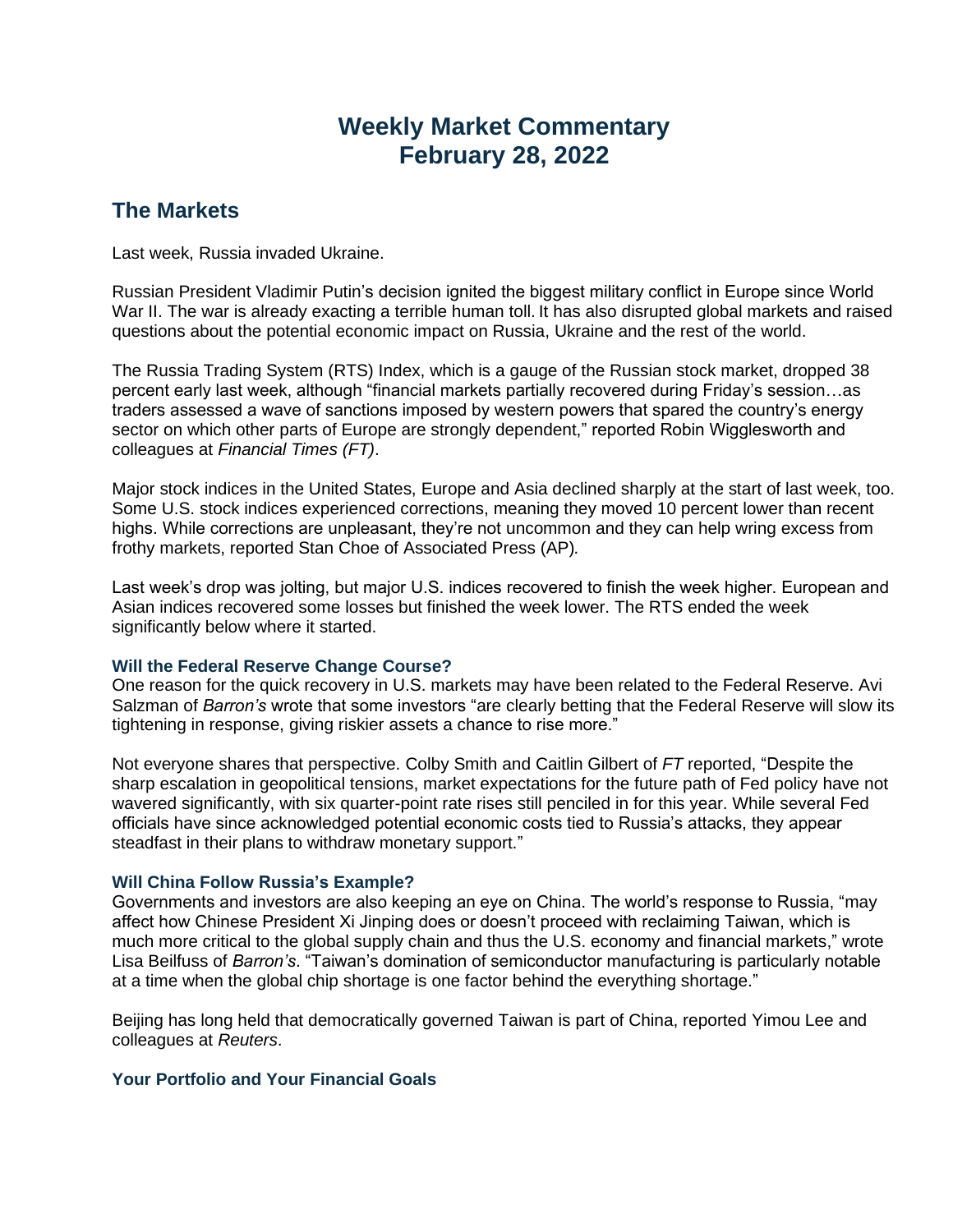The war in Europe will have far-reaching consequences, many of which remain unclear at this point. As a result, markets are likely to remain volatile. While current market conditions may be nerve-wracking for investors, history has shown that selling out of fear, while markets are down, is a poor way to grow assets.

A better choice is to focus on whether your portfolio aligns with your financial goals. If last week's gut check left you with concerns about risk, give us a call. We're happy to review your portfolio with you and see whether changes are needed.

| Data as of 2/25/22                 | 1-Week | Y-T-D    | 1-Year | 3-Year | 5-Year | 10-Year |
|------------------------------------|--------|----------|--------|--------|--------|---------|
| Standard & Poor's 500 Index        | 0.8%   | $-8.0\%$ | 14.5%  | 16.2%  | 13.1%  | 12.4%   |
| Dow Jones Global ex-U.S. Index     | $-2.9$ | $-6.2$   | $-5.7$ | 5.3    | 4.9    | 3.2     |
| 10-year Treasury Note (yield only) | 2.0    | N/A      | 1.5    | 2.7    | 2.4    | 1.9     |
| Gold (per ounce)                   | $-0.5$ | 3.6      | 5.9    | 12.3   | 8.4    | 0.6     |
| <b>Bloomberg Commodity Index</b>   | 0.7    | 13.3     | 29.0   | 11.4   | 5.2    | $-2.8$  |

S&P 500, Dow Jones Global ex-US, Gold, Bloomberg Commodity Index returns exclude reinvested dividends (gold does not pay a dividend) and the three-, five-, and 10-year returns are annualized; and the 10-year Treasury Note is simply the yield at the close of the day on each of the historical time periods.

Sources: Yahoo! Finance; MarketWatch; djindexes.com; U.S. Treasury; London Bullion Market Association.

Past performance is no guarantee of future results. Indices are unmanaged and cannot be invested into directly. N/A means not applicable.

**WAR IS PUSHING PRICES HIGHER.** Ukraine and Russia are leading providers of key agriculture and energy products. As a result, the war is likely to create shortages of some resources. When demand for a resource is high and the supply is low, prices tend to increase.

In this case, prices of grain, oil and gas, and marine shipping are moving higher because Russia and Ukraine are:

### **Europe's breadbasket**

Russia and Ukraine grow a lot of wheat and other grains. For the 2021-22 crop year, *S&P Global Platts* reported that Russia was expected to export 36.5 million metric tons (mm tons) of wheat, while Ukraine was expected to export:

- 22.5 mm tons of wheat,
- 33.5 mm tons of corn, and
- 6.6 mm tons of sunflower oil.

For comparison, the United States is forecast to export about 22 mm tons of wheat in the same period.

Wheat and grain prices have increased sharply since the conflict began, but inflation isn't the only concern. "The disruption of grain exports from Ukraine and Russia through the Black Sea will probably lead to physical shortages of food in the world, particularly for countries dependent on those supplies… such as Egypt, Tunisia, Morocco, Pakistan and Indonesia," reported John Dizard of *FT*.

#### **Critical to Europe's energy security**

Oil prices have been on the rise for more than a year, in part because of supply and demand issues related to the pandemic. Last week, the price of oil rose even higher as investors, "digested the news that the world's second biggest oil exporter [Russia] had gone to war with a country at the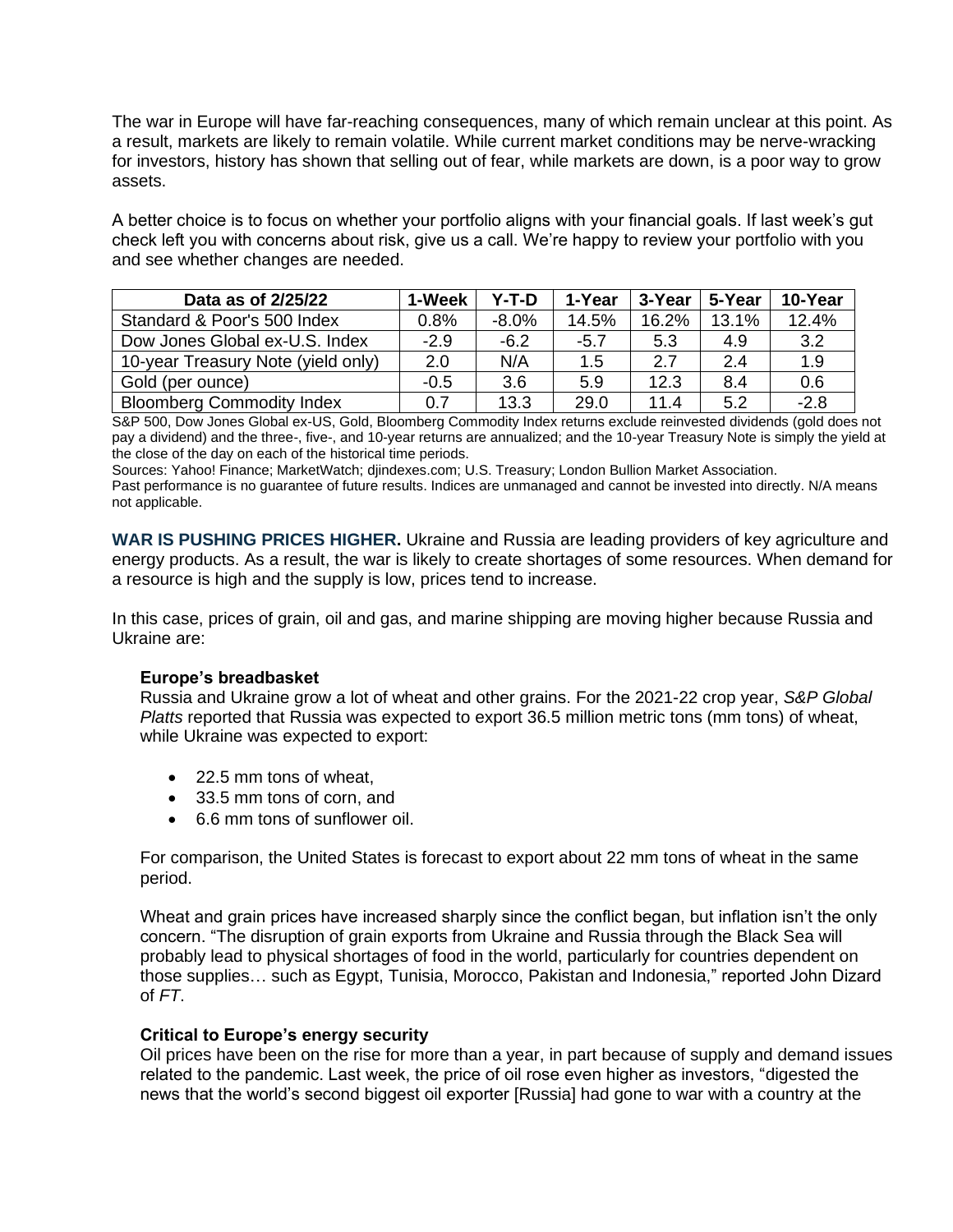center of a web of energy export infrastructure [Ukraine]," reported Derek Brower and colleagues at *FT*.

Russia also is the world's top exporter of natural gas. It supplies about one-third of Europe's natural gas, which is piped from Siberian fields through Ukraine's gas transport system to the Eurozone. Some Russian oil also travels through Ukraine to Europe, reported Áine Quinn and Elena Mazneva in *Fortune*. A disruption in oil and gas supplies could lead to shortages in Europe and push energy prices higher.

#### **Important shipping ports**

The Black Sea and the Sea of Azov are home to ports where grain, chemicals, steel and other exports are loaded and shipped to other parts of the world. In the early days of the war, three nonmilitary cargo ships were damaged by Russian air strikes or missiles. As a result, the London marine insurance market changed the risk status of the Russian and Ukrainian waters in the Black Sea and the Sea of Azov, designating them as high-risk regions. The change will increase the costs of shipping and could push global inflation higher.

The war is likely to affect governments, economies and financial markets in additional ways. If you would like to talk about the potential implications, get in touch.

#### **Weekly Focus – Think About It**

"Success is not final, failure is not fatal, it is the courage to continue that counts."

*—Winston Churchill, British Prime Minister*

Best regards,

# *Bobby*

Robert J. Cummings, CFP®, AIF®, CFBS, CLTC President Cummings Wealth Management Group [www.cummingswealth.com](http://www.cummingswealth.com/) 843-884-9898

P.S. Please feel free to forward this commentary to family, friends or colleagues. If you would like us to add them to the list, please reply to this email with their email address and we will ask for their permission to be added.

\* Securities and advisory services offered through Commonwealth Financial Network, Member FINRA/SIPC, a registered investment advisor.

\* These views are those of Carson Coaching, not the presenting Representative, the Representative's Broker/Dealer, or Registered Investment Advisor, and should not be construed as investment advice.

\* This newsletter was prepared by Carson Coaching. Carson Coaching is not affiliated with the named firm or broker/dealer. \* Government bonds and Treasury Bills are guaranteed by the U.S. government as to the timely payment of principal and interest and, if held to maturity, offer a fixed rate of return and fixed principal value. However, the value of fund shares is not

guaranteed and will fluctuate. \* Corporate bonds are considered higher risk than government bonds but normally offer a higher yield and are subject to market, interest rate and credit risk as well as additional risks based on the quality of issuer coupon rate, price, yield, maturity, and redemption features.

\* The Standard & Poor's 500 (S&P 500) is an unmanaged group of securities considered to be representative of the stock market in general. You cannot invest directly in this index.

\* All indexes referenced are unmanaged. The volatility of indexes could be materially different from that of a client's portfolio. Unmanaged index returns do not reflect fees, expenses, or sales charges. Index performance is not indicative of the performance of any investment. You cannot invest directly in an index.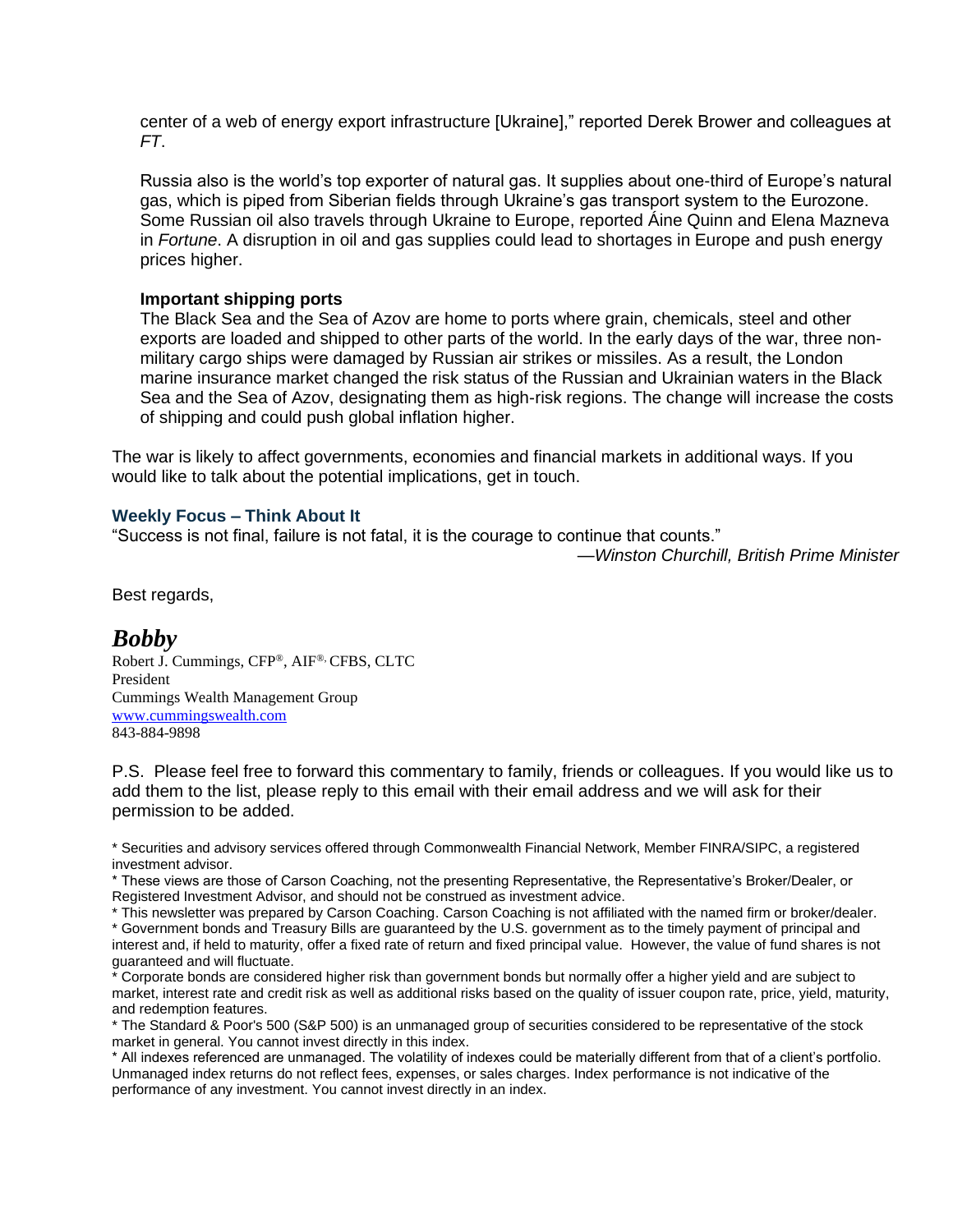\* The Dow Jones Global ex-U.S. Index covers approximately 95% of the market capitalization of the 45 developed and emerging countries included in the Index.

\* The 10-year Treasury Note represents debt owed by the United States Treasury to the public. Since the U.S. Government is seen as a risk-free borrower, investors use the 10-year Treasury Note as a benchmark for the long-term bond market. \* Gold represents the 3:00 p.m. (London time) gold price as reported by the London Bullion Market Association and is

expressed in U.S. Dollars per fine troy ounce. The source for gold data is Federal Reserve Bank of St. Louis (FRED), https://fred.stlouisfed.org/series/GOLDPMGBD228NLBM.

\* The Bloomberg Commodity Index is designed to be a highly liquid and diversified benchmark for the commodity futures market. The Index is composed of futures contracts on 19 physical commodities and was launched on July 14, 1998.

\* The DJ Equity All REIT Total Return Index measures the total return performance of the equity subcategory of the Real Estate Investment Trust (REIT) industry as calculated by Dow Jones.

\* The Dow Jones Industrial Average (DJIA), commonly known as "The Dow," is an index representing 30 stock of companies maintained and reviewed by the editors of The Wall Street Journal.

\* The NASDAQ Composite is an unmanaged index of securities traded on the NASDAQ system.

\* International investing involves special risks such as currency fluctuation and political instability and may not be suitable for all investors. These risks are often heightened for investments in emerging markets.

\* Yahoo! Finance is the source for any reference to the performance of an index between two specific periods.

\* The risk of loss in trading commodities and futures can be substantial. You should therefore carefully consider whether such trading is suitable for you in light of your financial condition. The high degree of leverage is often obtainable in commodity trading and can work against you as well as for you. The use of leverage can lead to large losses as well as gains.

\* Opinions expressed are subject to change without notice and are not intended as investment advice or to predict future performance.

\* Economic forecasts set forth may not develop as predicted and there can be no guarantee that strategies promoted will be successful.

\* Past performance does not guarantee future results. Investing involves risk, including loss of principal.

\* The foregoing information has been obtained from sources considered to be reliable, but we do not guarantee it is accurate or complete.

\* There is no guarantee a diversified portfolio will enhance overall returns or outperform a non-diversified portfolio.

Diversification does not protect against market risk.

\* Asset allocation does not ensure a profit or protect against a loss.

\* Consult your financial professional before making any investment decision.

\* To unsubscribe from the Cummings Wealth Management Group Weekly Commentary, please write us at 1275 Ben Sawyer Blvd, Mt. Pleasant, SC 29464; or reply to this email with "Unsubscribe" in the subject line. Consult your financial professional before making any investment decision.

Sources:

<https://news.un.org/en/story/2022/02/1112732>

<https://www.ft.com/content/828e786f-fc62-47db-920c-f683211ca853> (*or go to* [https://resources.carsongroup.com/hubfs/WMC-](https://resources.carsongroup.com/hubfs/WMC-Source/2022/02-21-22_Financial%20Times_How%20Will%20Geopolitical%20Tensions%20Affect%20Markets_2.pdf)[Source/2022/02-21-22\\_Financial%20Times\\_How%20Will%20Geopolitical%20Tensions%20Affect%20Markets\\_2.pdf\)](https://resources.carsongroup.com/hubfs/WMC-Source/2022/02-21-22_Financial%20Times_How%20Will%20Geopolitical%20Tensions%20Affect%20Markets_2.pdf) <https://apnews.com/article/russia-ukraine-business-europe-stock-markets-inflation-307dae90e25d2cf20aebf7b3f93db3b7> <https://www.barrons.com/market-data> (*or go to* [https://resources.carsongroup.com/hubfs/WMC-Source/2022/02-28-](https://resources.carsongroup.com/hubfs/WMC-Source/2022/02-28-22_Barrons_Overview_4.pdf) [22\\_Barrons\\_Overview\\_4.pdf\)](https://resources.carsongroup.com/hubfs/WMC-Source/2022/02-28-22_Barrons_Overview_4.pdf)

<https://www.marketwatch.com/investing/index/rts?countrycode=ru>

<https://www.barrons.com/articles/stock-market-dow-nasdaq-sp-500-oil-51645843821?refsec=the-trader> (*or go to* [https://resources.carsongroup.com/hubfs/WMC-Source/2022/02-28-](https://resources.carsongroup.com/hubfs/WMC-Source/2022/02-28-22_Barrons_Stocks%20Ride%20Out%20the%20Initial%20Storm_6.pdf)

[22\\_Barrons\\_Stocks%20Ride%20Out%20the%20Initial%20Storm\\_6.pdf\)](https://resources.carsongroup.com/hubfs/WMC-Source/2022/02-28-22_Barrons_Stocks%20Ride%20Out%20the%20Initial%20Storm_6.pdf)

<https://www.ft.com/content/e2880073-c75c-40ce-aee4-0a179b6c3bfc> (*or go to* 

[https://resources.carsongroup.com/hubfs/WMC-Source/2022/02-28-](https://resources.carsongroup.com/hubfs/WMC-Source/2022/02-28-22_Financial%20Times_Feds%20Expected%20Policy%20Will%20Be%20Too%20Little%20Too%20Late%20on%20Inflation_7.pdfO)

[22\\_Financial%20Times\\_Feds%20Expected%20Policy%20Will%20Be%20Too%20Little%20Too%20Late%20on%20Inflation\\_](https://resources.carsongroup.com/hubfs/WMC-Source/2022/02-28-22_Financial%20Times_Feds%20Expected%20Policy%20Will%20Be%20Too%20Little%20Too%20Late%20on%20Inflation_7.pdfO) [7.pdfO](https://resources.carsongroup.com/hubfs/WMC-Source/2022/02-28-22_Financial%20Times_Feds%20Expected%20Policy%20Will%20Be%20Too%20Little%20Too%20Late%20on%20Inflation_7.pdfO)

[https://www.barrons.com/articles/ukraine-russia-china-taiwan-economy-51645837078?mod=hp\\_HERO](https://www.barrons.com/articles/ukraine-russia-china-taiwan-economy-51645837078?mod=hp_HERO) (*or go to* [https://resources.carsongroup.com/hubfs/WMC-Source/2022/02-28-](https://resources.carsongroup.com/hubfs/WMC-Source/2022/02-28-22_Barrons_Overlooked%20Risk%20in%20Ukraine%20Crisis_8.pdf)

[22\\_Barrons\\_Overlooked%20Risk%20in%20Ukraine%20Crisis\\_8.pdf\)](https://resources.carsongroup.com/hubfs/WMC-Source/2022/02-28-22_Barrons_Overlooked%20Risk%20in%20Ukraine%20Crisis_8.pdf)

<https://www.reuters.com/world/asia-pacific/taiwan-says-must-raise-alertness-over-ukraine-crisis-2022-02-23/>

[https://www.spglobal.com/platts/en/market-insights/latest-news/agriculture/022522-interactive-ukraine-russia-conflict-shakes](https://www.spglobal.com/platts/en/market-insights/latest-news/agriculture/022522-interactive-ukraine-russia-conflict-shakes-agriculture-supply-chains-raises-food-security-concerns)[agriculture-supply-chains-raises-food-security-concerns](https://www.spglobal.com/platts/en/market-insights/latest-news/agriculture/022522-interactive-ukraine-russia-conflict-shakes-agriculture-supply-chains-raises-food-security-concerns) (*or go to* [https://resources.carsongroup.com/hubfs/WMC-](https://resources.carsongroup.com/hubfs/WMC-Source/2022/02-28-22_S&P%20Global_Ukraine-Russia%20Conflict%20Shakes%20Supply%20Chains_10.pdf)

[Source/2022/02-28-22\\_S&P%20Global\\_Ukraine-Russia%20Conflict%20Shakes%20Supply%20Chains\\_10.pdf\)](https://resources.carsongroup.com/hubfs/WMC-Source/2022/02-28-22_S&P%20Global_Ukraine-Russia%20Conflict%20Shakes%20Supply%20Chains_10.pdf)

<https://www.ft.com/content/b6712657-d6b7-4d56-95f7-849a653d5a66> (*or go to*

[https://resources.carsongroup.com/hubfs/WMC-Source/2022/02-28-](https://resources.carsongroup.com/hubfs/WMC-Source/2022/02-28-22_Financial%20Times_Ukraine%20War%20Disrupts%20Global%20Market%20for%20Grains_11.pdf)

[22\\_Financial%20Times\\_Ukraine%20War%20Disrupts%20Global%20Market%20for%20Grains\\_11.pdf\)](https://resources.carsongroup.com/hubfs/WMC-Source/2022/02-28-22_Financial%20Times_Ukraine%20War%20Disrupts%20Global%20Market%20for%20Grains_11.pdf)